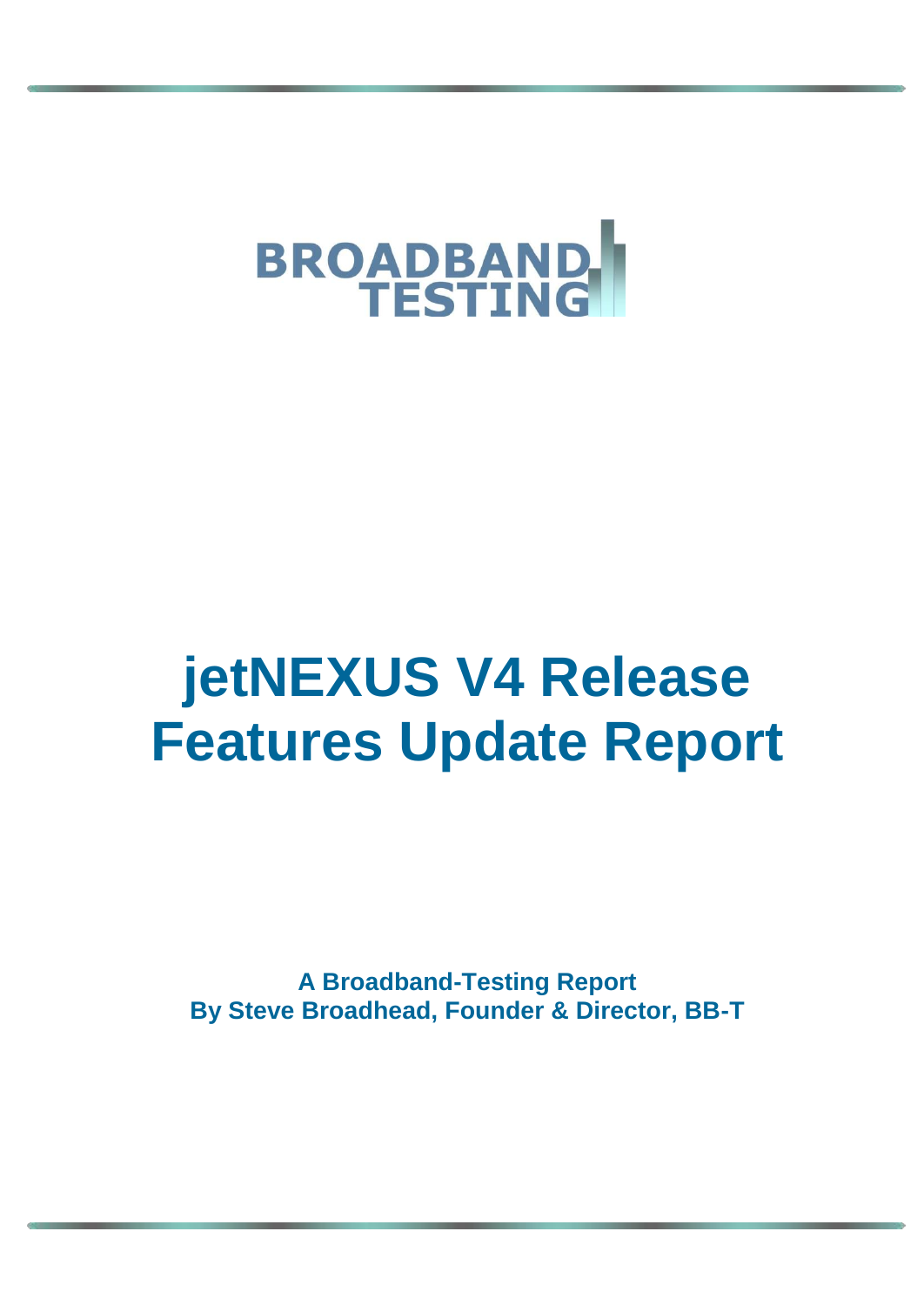

First published November 2014 (V1.0)

Published by Broadband-Testing A division of Connexio-Informatica 2007, Andorra

Tel : +376 633010 E-mail : info@broadband-testing.co.uk Internet : HTTP://www.broadband-testing.co.uk

#### @2014 Broadband-Testing

All rights reserved. No part of this publication may be reproduced, photocopied, stored on a retrieval system, or transmitted without the express written consent of the authors.

Please note that access to or use of this Report is conditioned on the following:

- 1. The information in this Report is subject to change by Broadband-Testing without notice.
- 2. The information in this Report, at publication date, is believed by Broadband-Testing to be accurate and reliable, but is not guaranteed. All use of and reliance on<br>this Report are at your sole risk. Broadband-Testing i Report.
- 3. NO WARRANTIES, EXPRESS OR IMPLIED ARE GIVEN BY Broadband-Testing. ALL IMPLIED WARRANTIES, INCLUDING IMPLIED WARRANTIES OF<br>MERCHANTABILITY, FITNESS FOR A PARTICULAR PURPOSE AND NON-INFRINGEMENT ARE DISCLAIMED AND EXCLUDE
- 4. This Report does not constitute an endorsement, recommendation or guarantee of any of the products (hardware or software) tested or the hardware and<br>software used in testing the products. The testing does not guarantee
- 5. This Report does not imply any endorsement, sponsorship, affiliation or verification by or with any companies mentioned in this report.
- 6. All trademarks, service marks, and trade names used in this Report are the trademarks, service marks, and trade names of their respective owners, and no<br>endorsement of, sponsorship of, affiliation with, or involvement i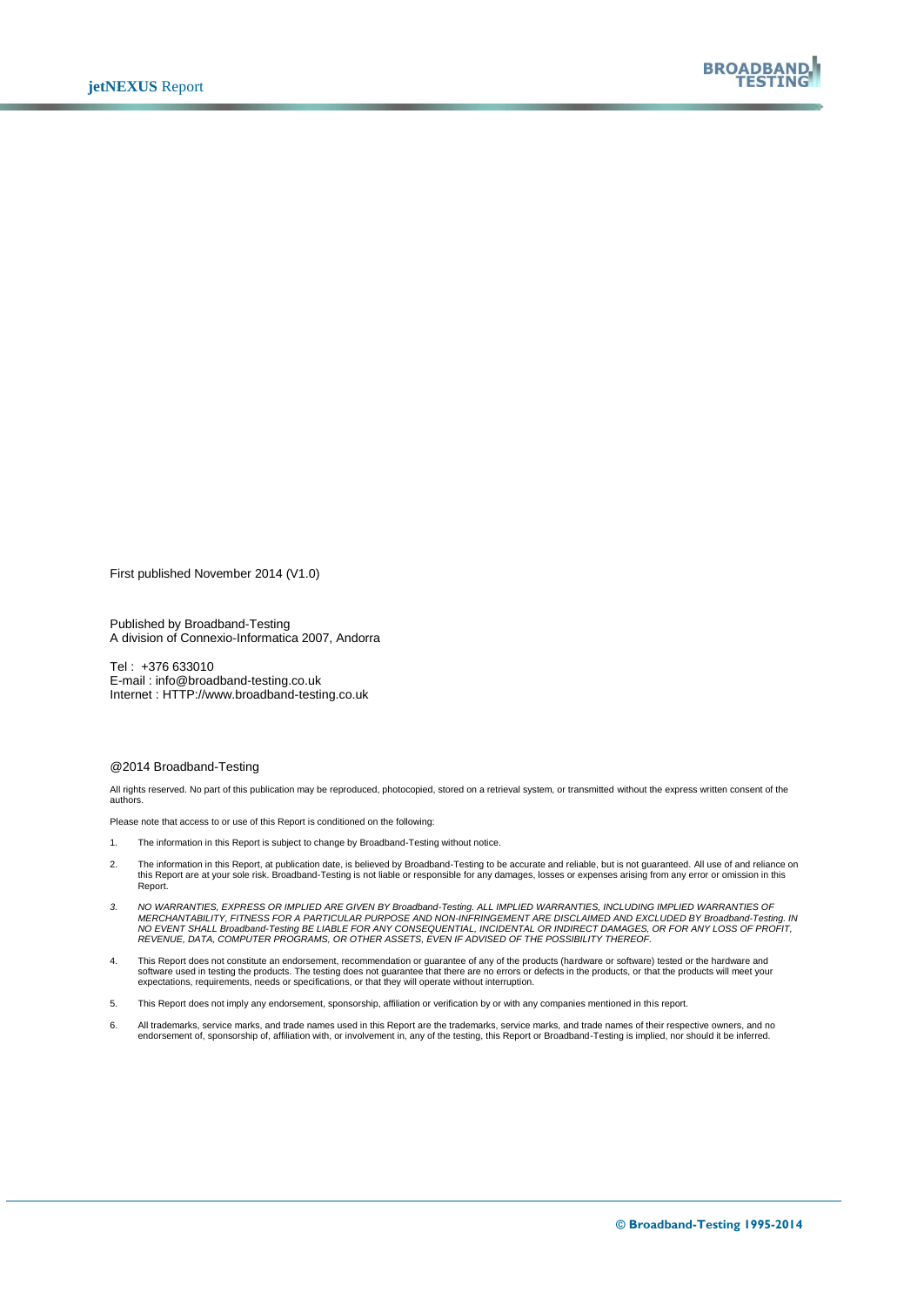# <span id="page-2-0"></span>**TABLE OF CONTENTS**

| INTRODUCTION: DE-TECH'ING LOAD-BALANCER MANAGEMENT 4 |  |  |  |  |
|------------------------------------------------------|--|--|--|--|
|                                                      |  |  |  |  |
|                                                      |  |  |  |  |
|                                                      |  |  |  |  |
|                                                      |  |  |  |  |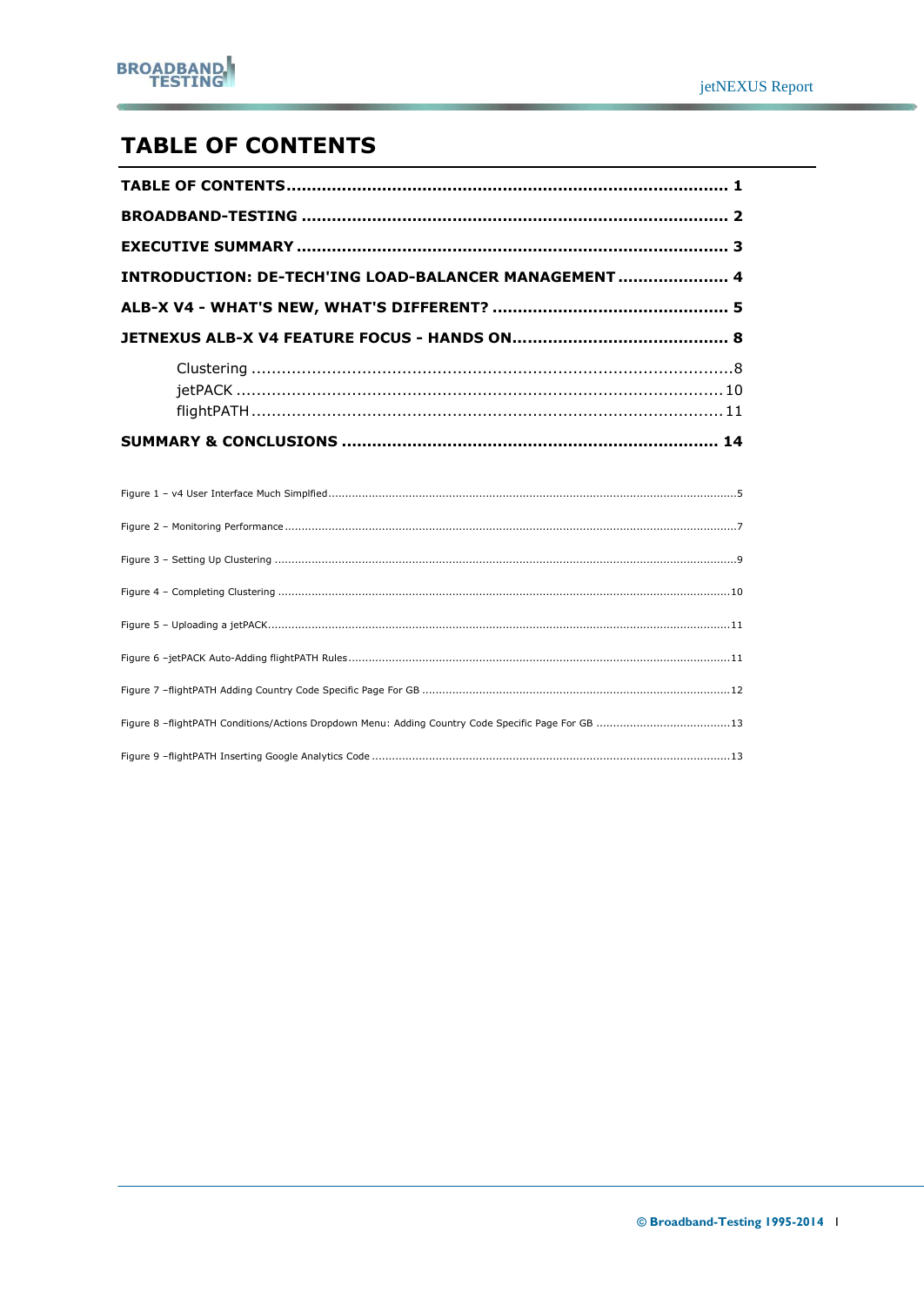

## <span id="page-3-0"></span>**BROADBAND-TESTING**

Broadband-Testing is Europe's foremost independent network testing facility and consultancy organisation for broadband and network infrastructure products.

Based in Andorra, Broadband-Testing provides extensive test demo facilities. From this base, Broadband-Testing provides a range of specialist IT, networking and development services to vendors and end-user organisations throughout Europe, SEAP and the United States.

Broadband-Testing is an associate of the following:

*Limbo Creatives (bespoke software development)*

**Broadband-Testing Laboratories** are available to vendors and end-users for fully independent testing of networking, communications and security hardware and software.

**Broadband-Testing Laboratories** operates an **Approvals** scheme which enables products to be short-listed for purchase by end-users, based on their successful approval.

Output from the labs, including detailed research reports, articles and white papers on the latest network-related technologies, are made available free of charge on our web site at HTTP://www.broadband-testing.co.uk

**Broadband-Testing Consultancy Services** offers a range of network consultancy services including network design, strategy planning, Internet connectivity and product development assistance.

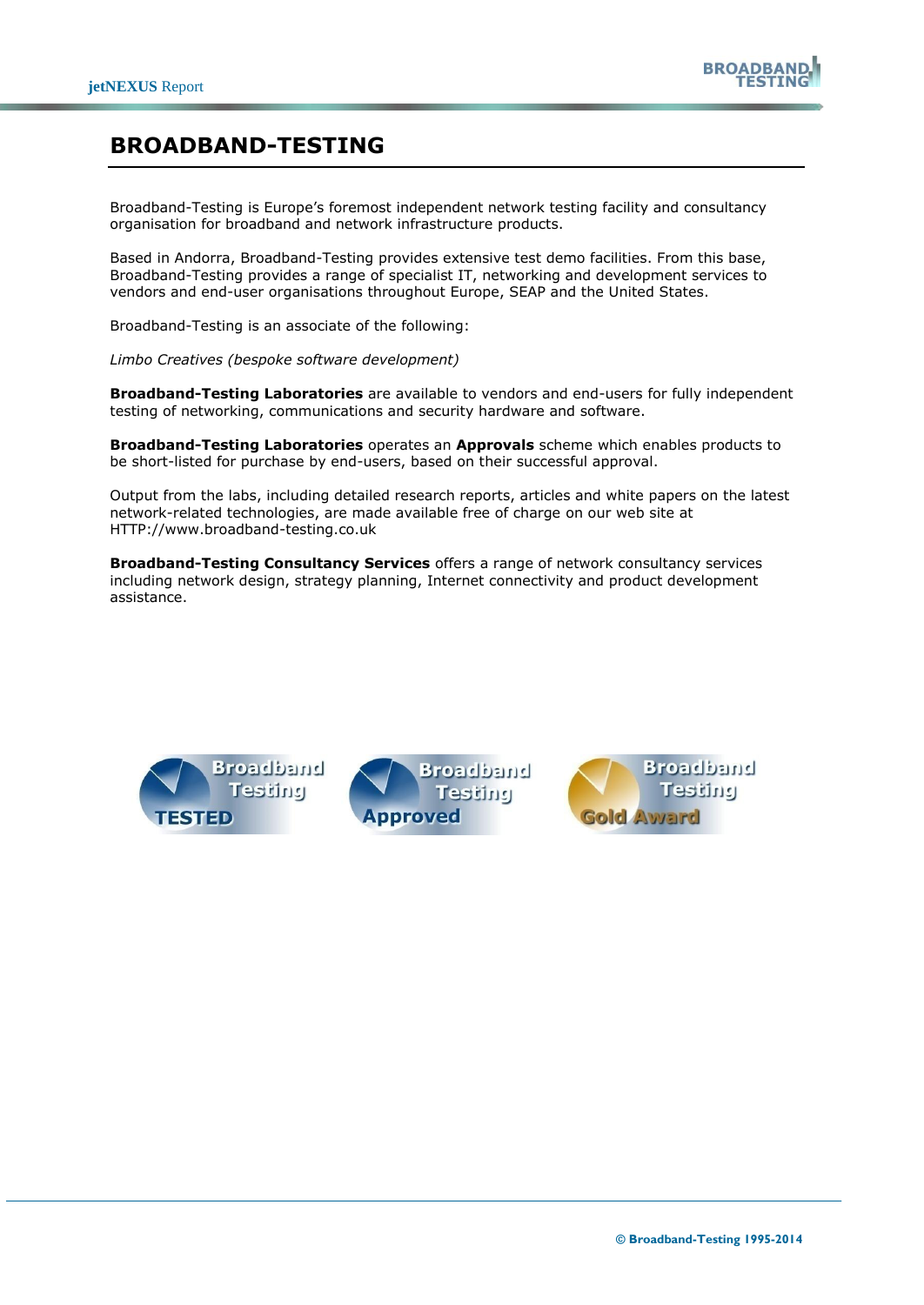## <span id="page-4-0"></span>**EXECUTIVE SUMMARY**

- **Load-Balancing has long been considered something of a technical black art,** requiring Systems Engineer (SE) and consultant expertise to deploy and manage, but it needn't be like that.
- In an increasingly application-oriented world, the traditional roles of networking and application specialists have moved on. Now you are more likely to find an applications administrator in charge of a Load-Balancer deployment than a networking hardware technician. This, in turn, is reflected in the number of virtual software deployments of Load-Balancers, rather than the traditional, hardwarebased appliance.
- **Number 1** With its new release of the ALB-X v4 Load-Balancer, jetNEXUS has re-engineered the usability and manageability of the Load-Balancer, designed to now enable an applications administrator to take ownership of the Load-Balancer domain, removing the need for higher level technicians to perform deployment and management tasks.
- The feature sets are the same, regardless of whether the product is in hardware, (integrated jetNEXUS hardware or ISO software image on industry standard x86) or virtual form.
- **A** wide range of enterprise applications are now directly supported in v4, in addition to complete flexibility when it comes to creating custom configuration for in-house applications and other scenarios.
- **Clustering is a fundamental but often complex feature of Load-Balancers, as it** provides both performance scalability and redundancy. In v4, jetNEXUS has removed the complexity surrounding clustering and turned it into a point and click exercise. You don't even need to be logged into an appliance (physical or virtual) in order to add it into a cluster and the entire cluster can be managed by a single appliance.
- **EX** jetPACKs are a short-cut to configuring the ALB-X for specific applications. You simply download the appropriate jetPACK template and the appliances are automatically configured appropriately. This is both a great time saver and cuts out the human error element.
- **flightPATH provides rule-based flexibility so that complex Layer 7 operations can** be set up without any programming requirement. In association with jetPACKs, this further dramatically reduces the complexity and time required to create intricate configurations.
- The jetNEXUS pricing model is one of life's great joys WYSIWYG, no hidden license fees, add-on this, add-on that, making budgeting very simple. Pricing is also extremely competitive by market standards.
- $\blacksquare$  With v4, jetNEXUS could rightly describe its product as Load-Balancing for the masses. Given the current mass deployment of complex, distributed and virtualised networks, the timing could not be better.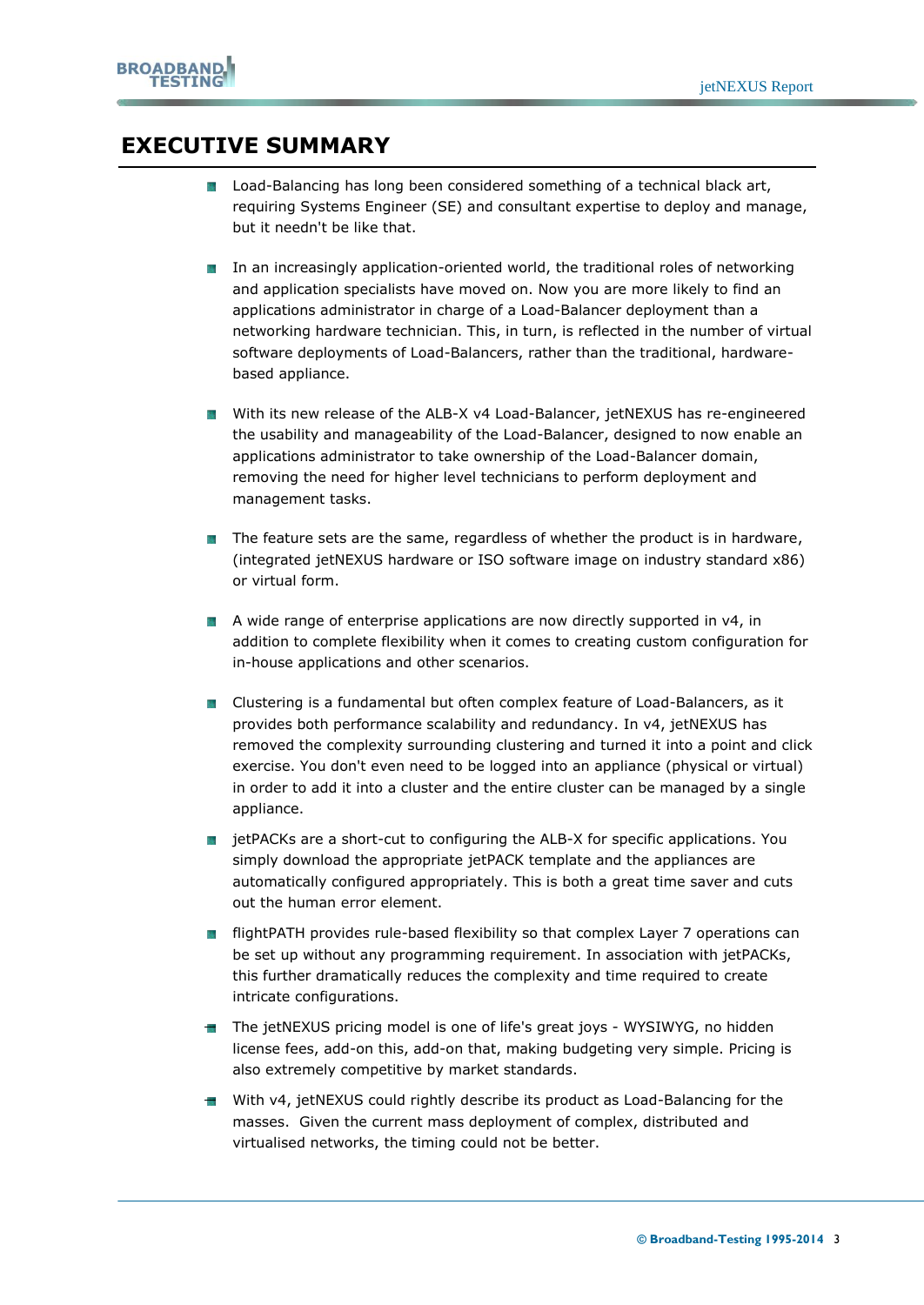

# <span id="page-5-0"></span>**INTRODUCTION: DE-TECH'ING LOAD-BALANCER MANAGEMENT**

The days of expensive, over-engineered hardware solutions that lock you into a particular technology are surely all but gone now.

End-of-lifeing, forklift upgrades and costly maintenance models have seen a switch to software-oriented solutions; add in extremely high performing and cost-effective "vanilla" server technology and virtualisation and it's easy to see why networking is now primarily a software technology.

Load-Balancing is no exception. Broadband-Testing's early experiences of Load-Balancing products involved proprietary hardware with six figure price tags and still fundamental performance limits that were simply not scalable. Contrast this with the jetNEXUS technology we are looking at here, where you can start small and scale on an as-needed basis, using standard server hardware technology (though support for hardware-based SSL acceleration also included) and virtualisation techniques and the cost effectiveness of this approach is immediately obvious.

At the same time, jetNEXUS has also focused on removing the complexities associated with Load-Balancing. In all, over 50 new features and over 100 enhancements with an emphasis on ease-of-use, scalability and power have been made during the creation of the new release. The focus has been all about usability. After all, just because a Load-Balancer might be complex "beneath the skin" why should it have to be so from a user interface perspective? Gone are the days when every company could afford a large team of technical staff in order to handle every aspect of IT. Instead, now the person charged with administering elements of the network such as the Load-Balancers are more likely to be application administrators - which makes sense after all, given the role of Load-Balancers, where the focus is often on specific applications such as Microsoft Exchange, or Oracle.

There is now far more of a self-service orientation to enterprise networking and computing in general, rather than relying on SEs and consultants to set up and manage network elements. Another important point is the companies are not buying into large, expensive hardware-based solutions any longer. Instead Load-Balancers are being fired up on virtual servers - the technology has moved on and into the modern, virtualised world.

It therefore makes sense for a Load-Balancer to be manageable in the same way as any other virtual appliance and this is something jetNEXUS has enabled - see later for more details. In other words, Load-Balancing technology is now essentially another application (at least in the jetNEXUS world) rather than a "black-box" hardware solution requiring lots of custom training and understanding in order to be deployable and usable.

So just how successful has the company been in transforming a formerly over-complex technology into something that is administrator-friendly, without losing any functionality? Read on and find out...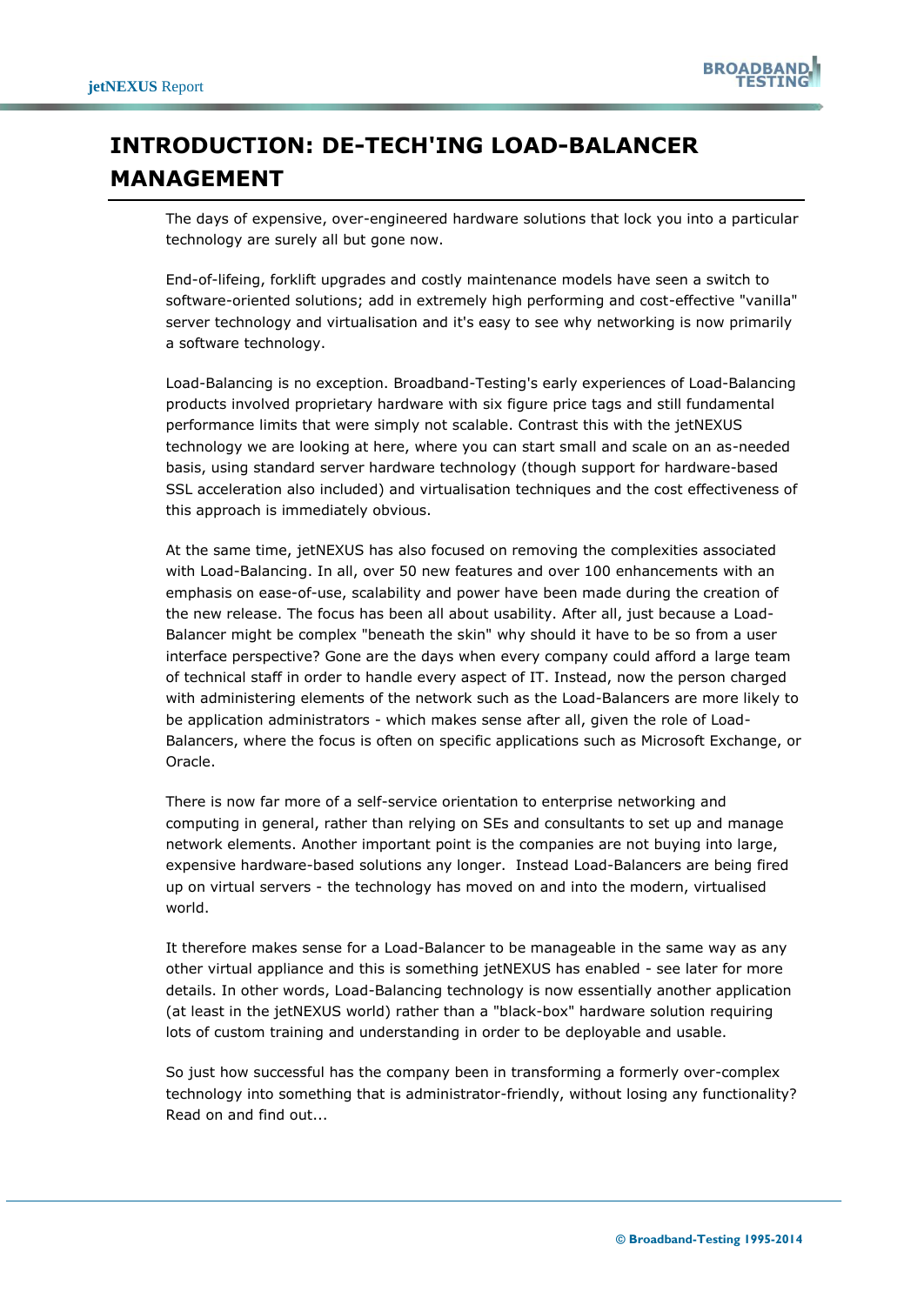## <span id="page-6-0"></span>**ALB-X V4 - WHAT'S NEW, WHAT'S DIFFERENT?**

The primary aim with v4 is to take the concept of Load-Balancing and Application Delivery Control (ADC) and to provide a 100% comprehensive set of features while, at the same time, simplifying access to, and use of, that feature set. jetNEXUS itself is finding that, increasingly, Load-Balancing is the remit of the administrator level employee, not a Systems Engineer. V4 has therefore been designed to reflect this trend.

| <b>JetNEXUS</b>        |                |                                                                                                 |                                                                          |                          |                                                                                         |                            |                                         | C GUI Status R Home <sup>p</sup> Help                                                      |                       |
|------------------------|----------------|-------------------------------------------------------------------------------------------------|--------------------------------------------------------------------------|--------------------------|-----------------------------------------------------------------------------------------|----------------------------|-----------------------------------------|--------------------------------------------------------------------------------------------|-----------------------|
| <b>NAVIGATION</b>      | $\blacksquare$ | $\int_{0}^{2}$ IP-Services<br>Dashboard                                                         |                                                                          |                          |                                                                                         |                            |                                         |                                                                                            |                       |
| <b>卷</b> Setup         | $\Theta$       |                                                                                                 |                                                                          |                          |                                                                                         |                            |                                         |                                                                                            |                       |
| the IP-Services        |                | க் Virtual Services                                                                             |                                                                          |                          |                                                                                         |                            |                                         |                                                                                            |                       |
| Clustering             |                |                                                                                                 |                                                                          |                          |                                                                                         |                            |                                         |                                                                                            |                       |
| - Appliance            |                |                                                                                                 |                                                                          |                          |                                                                                         |                            | <b>4</b> Add IP                         | <b>4</b> Add Port<br>$\Theta$ Remove                                                       |                       |
| E Licence              |                | Primary                                                                                         | <b>Status</b><br>Enabled                                                 | <b>IP Address</b>        | <b>SubNet Mask</b>                                                                      | Port                       | <b>Service Name</b>                     | <b>Service Type</b><br><b>Max. Connections</b>                                             |                       |
| <<<<Network            |                | Active                                                                                          | $\bullet$<br>$\overline{\mathbf{v}}$                                     | 10.4.9.151               | 255.255.255.0                                                                           | 80                         | <b>Least Connections</b>                | <b>HTTP</b>                                                                                | $\Delta$              |
| A Hardware             |                |                                                                                                 | $\overline{\mathbf{v}}$                                                  | 10.4.9.151               | 255.255.255.0                                                                           | 81                         | Cookie Based                            | <b>HTTP</b>                                                                                |                       |
|                        |                |                                                                                                 | $\overline{\mathbf{v}}$                                                  | 10.4.9.151               | 255.255.255.0                                                                           | 82                         | <b>IP Bound</b>                         | <b>HTTP</b>                                                                                |                       |
|                        |                |                                                                                                 | $\boxed{\mathbf{v}}$                                                     | 10.4.9.151               | 255.255.255.0                                                                           | 83                         | <b>IP List Based</b>                    | <b>HTTP</b>                                                                                |                       |
|                        |                |                                                                                                 | $\overline{\mathsf{v}}$                                                  | 10.4.9.151               | 255.255.255.0                                                                           | 84                         | Caching On                              | <b>HTTP</b>                                                                                |                       |
|                        |                |                                                                                                 | $\overline{\mathbf{v}}$<br>$\overline{\omega}$                           | 10.4.9.151<br>10 4 9 151 | 255.255.255.0<br>255 255 255 0                                                          | 443<br>4443                | <b>SSL Offload</b><br>SSI Re-Encryption | <b>HTTP</b><br><b>HTTP</b>                                                                 | $\hspace{0.1mm}\star$ |
|                        |                | Basic Advanced flightPATH<br>Server  <br>Group Name: change<br><b>Status</b><br>$\bigcirc$<br>◒ | <b>Activity</b><br>Online<br>Online<br>Standby<br>Online<br><b>Drain</b> |                          | <b>IP Address</b><br>10.1.2.201<br>10.1.2.202<br>10.1.2.203<br>10.1.2.204<br>10.1.2.201 | 80<br>80<br>80<br>80<br>80 | Port                                    | Add Server<br>$\Theta$ Remove<br><b>Notes</b><br>Web 1<br>Web 2<br>Web 3<br>Web 4<br>Web 1 |                       |
| <sup>O</sup> Configure | $\bigoplus$    |                                                                                                 |                                                                          |                          |                                                                                         |                            |                                         |                                                                                            |                       |
| <b> ■</b> Monitor      | $\bigoplus$    |                                                                                                 |                                                                          |                          |                                                                                         |                            |                                         |                                                                                            |                       |
| $\mathcal{L}$ Services | $\bigoplus$    |                                                                                                 |                                                                          |                          |                                                                                         |                            |                                         |                                                                                            |                       |
| <b>4</b> Advanced      | $\bigoplus$    |                                                                                                 |                                                                          |                          |                                                                                         |                            |                                         |                                                                                            |                       |
| <b>CD</b> Help         | F              |                                                                                                 |                                                                          |                          |                                                                                         |                            |                                         |                                                                                            |                       |
|                        |                |                                                                                                 |                                                                          |                          | Copyright @ 2005-2014 jetNEXUS Ltd. All Rights Reserved.                                |                            |                                         |                                                                                            |                       |

*Figure 1 – v4 User Interface Much Simplfied*

<span id="page-6-1"></span>A menu of options is clearly laid out on the left hand side of the user interface (UI) and all options can be seen from the one screen. Clicking on an option brings up specific configuration choices for that option - very simple. Primary options are basically limited to Setup, Configure, Monitor, Services and Advanced (as well as Help), so there is no steep learning curve required here with pages and pages of options to learn and understand, as has been the case with some other L-B products we've looked at in the past.

jetNEXUS is continually adding more and more direct application support; something we notice every time we review an updated version. The aim here is for the company to reuse its acquired knowledge across a broad range of applications - everything from classic Microsoft apps, such as Exchange and Lync, to those falling outside of the traditional "Enterprise" remit, such as specialist vertical applications in the health, education and other industries. Tied in with jetPACKS - see next section - jetNEXUS is making specific application configurations and management as simple as possible.

In terms of online support for application-specific deployments, a wide range of guides, studies and video tutorials are available directly from the website. We looked at a couple of Microsoft-related videos and it adds to the simplicity of the configuration while only taking five minutes of your time.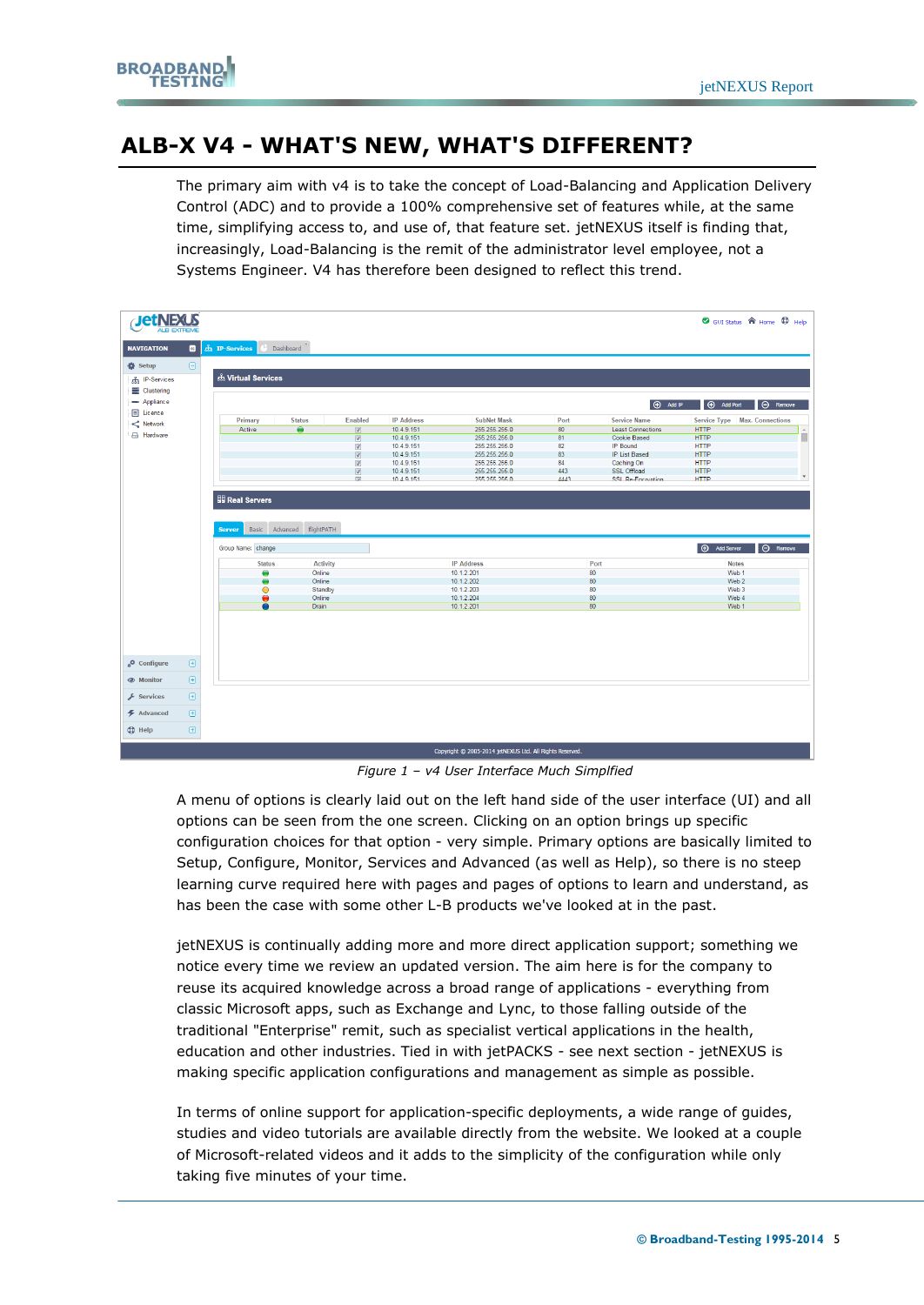

Beyond the "ease of use" angle in v4, it is important to understand that the platform itself is also more powerful than ever. The focus here is four-fold:

- Resilience
- $\triangleright$  Acceleration
- $\triangleright$  Scalability
- **≻** Control

In addition to support for standard Intel-based platforms, jetNEXUS has also extended its capabilities to include hardware-based SSL acceleration. The idea is that, in a clustered environment (see next section) performance scalability is effectively unlimited without the need for any proprietary hardware that has a limited lifespan. That clustering also adds resilience, while the flightPATH (see next section) rules allow very finite traffic control. All operations are supported at Layer 7 and SSL offload is provided for added performance and optimisation benefits - again without any specialist hardware modules being required.

Finally the introduction of external API support offers significant integration into customer's existing infrastructure management and provisioning tools.

#### **Load-Balancing Microsoft Applications**

One stand-out element of the jetNEXUS offering is its direct support for Microsoft's Enterprise applications. Microsoft informs its customers that, for deploying enterprise applications such as Exchange and Lync, a Load-Balancing solution is an essential part of the deployment. It is logical, therefore, for part of the jetNEXUS focus to be on supporting the Microsoft family of applications and is a fully certified supplier.

For example, support for Exchange (2010/2013) includes auto-configuration via jetPACKS (see later), so deployment becomes a plug–n-play scenario, though all types of traffic profiles are supported, so it's not a "one size fits all" solution. The support includes a full reverse proxy solution (very popular among deployments observed by jetNEXUS), Layer 7 health-checking/monitoring for individual Exchange services (OA, OWA, EWS, OAB etc) and is available on the hardware or virtual appliances. Equally importantly, licensing is straightforward and simple.

Day to day management is really restricted to simply monitoring traffic as required, since the initial configuration will typically not need to be changed for long periods. The UI has a stats monitor that shows, per virtual server, what the connection status and performance is, what the cache hit rate is and other metrics.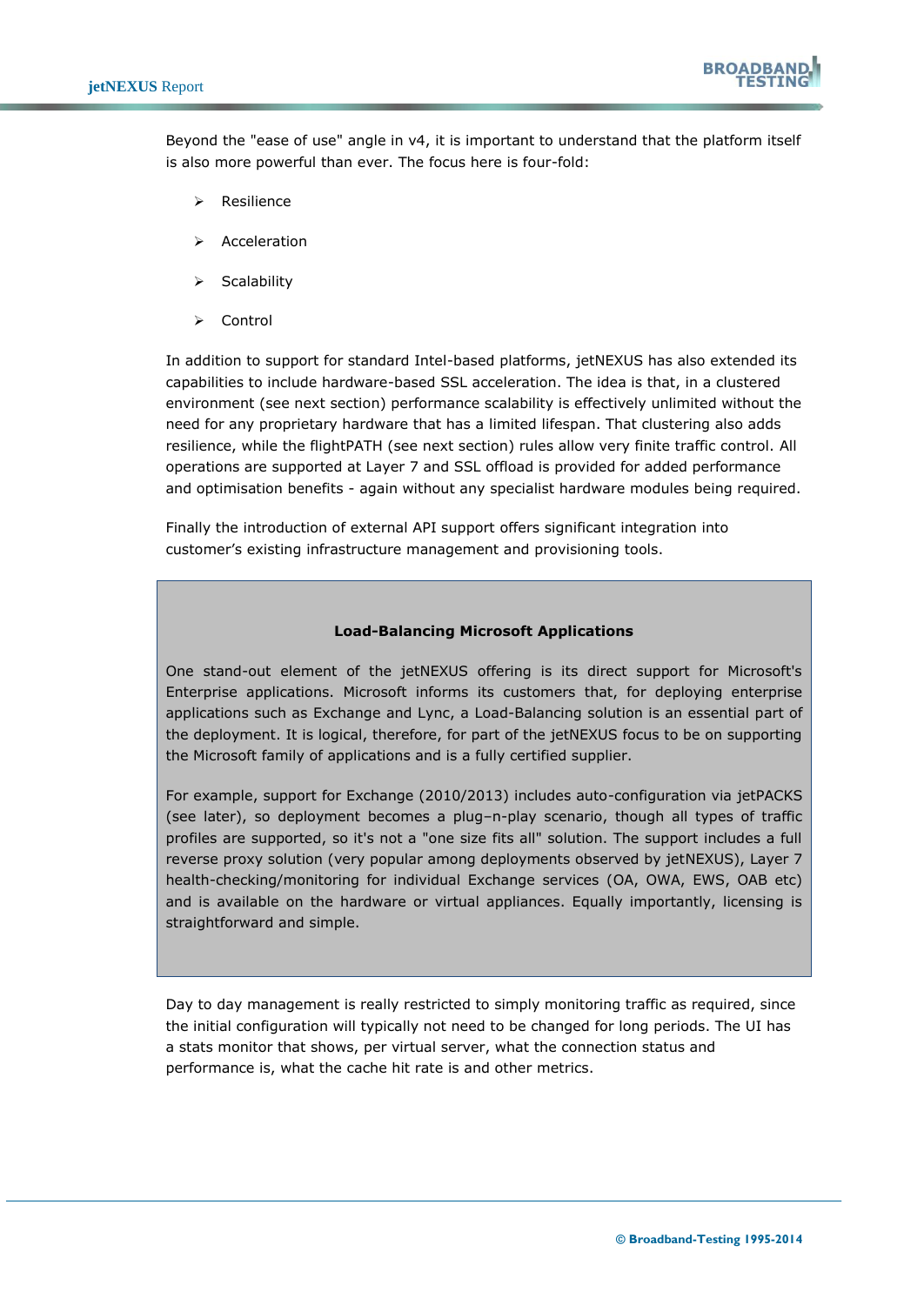

| <b>JetNEXLS</b><br><b>ALB EXTREM</b> |                |                     |                                |                                 |                |         |                                                          |                                |                |                          |                    | GUI Status & Home <b>D</b> Help |  |
|--------------------------------------|----------------|---------------------|--------------------------------|---------------------------------|----------------|---------|----------------------------------------------------------|--------------------------------|----------------|--------------------------|--------------------|---------------------------------|--|
| <b>NAVIGATION</b>                    | $\blacksquare$ | IP-Services         |                                | Dashboard B Status B            |                |         |                                                          |                                |                |                          |                    |                                 |  |
| <b>卷 Setup</b>                       | $\bigoplus$    |                     |                                |                                 |                |         |                                                          |                                |                |                          |                    |                                 |  |
|                                      |                | <sup>8</sup> Status |                                |                                 |                |         |                                                          |                                |                |                          |                    |                                 |  |
| O Configure                          | $\Box$         |                     |                                |                                 |                |         |                                                          |                                |                |                          |                    |                                 |  |
| 文 flightPATH                         |                |                     | <b>Virtual Service Details</b> |                                 |                |         |                                                          |                                |                |                          |                    |                                 |  |
| Real Server Monitor                  |                |                     | Status VS Name                 | Virtual Service Hit/Sec Cache % |                |         | Compression % Real Server                                |                                | <b>Notes</b>   | Connections              |                    | Data Req/Sec                    |  |
| Security                             |                | ⊛                   | My Test Setup                  | 10.4.9.151:80                   | 230            | 67      |                                                          | 65 10.1.2.201:80               | Web 1<br>Web 2 | 10                       | 1.02MB<br>838.34KB | 38<br>40                        |  |
| E Logging                            |                |                     |                                |                                 |                |         |                                                          | 10.1.2.202:80<br>10.1.2.203:80 | Web 3          | 12<br>$\mathbf{0}$       | $\mathbf{0}$       | $\mathbf{0}$                    |  |
|                                      |                |                     |                                |                                 |                |         |                                                          | 10.1.2.204:80                  | Web 4          | $\theta$                 | $\theta$           | $\circ$                         |  |
| E-Mail Events                        |                |                     |                                |                                 |                |         |                                                          | 10.1.2.201:80                  | Web 1          | 10                       | 1.02MB             | 38                              |  |
| Cache                                |                |                     |                                |                                 |                |         |                                                          |                                | Total          | $\overline{\mathbf{22}}$ | <b>1.86MB</b>      | 78                              |  |
| <b>B</b> SSL Certificates            |                |                     | Production                     | 10.4.9.152:80                   | $\overline{0}$ | $\circ$ |                                                          | $0$ 10.1.2.201:80              |                | $\mathbf{0}$             | $\theta$           | $\bf{0}$                        |  |
| jetSTREAM                            |                |                     |                                |                                 |                |         |                                                          |                                | Total          |                          |                    |                                 |  |
|                                      |                |                     |                                | <b>ALB-X Total</b>              | 230            | 67      | 65                                                       |                                |                | 22                       | 1.86MB             | 78                              |  |
|                                      |                |                     |                                |                                 |                |         |                                                          |                                |                |                          |                    |                                 |  |
| <b> ■</b> Monitor                    | $\bigoplus$    |                     |                                |                                 |                |         |                                                          |                                |                |                          |                    |                                 |  |
| $\mathcal{L}$ Services               | $\bigoplus$    |                     |                                |                                 |                |         |                                                          |                                |                |                          |                    |                                 |  |
| Advanced                             | $\bigoplus$    |                     |                                |                                 |                |         |                                                          |                                |                |                          |                    |                                 |  |
| <b>ED</b> Help                       | (F)            |                     |                                |                                 |                |         |                                                          |                                |                |                          |                    |                                 |  |
|                                      |                |                     |                                |                                 |                |         | Copyright @ 2005-2014 jetNEXUS Ltd. All Rights Reserved. |                                |                |                          |                    |                                 |  |

*Figure 2 – Monitoring Performance*

<span id="page-8-0"></span>Other primary features of the Load-Balancer include content caching, content compression and TCP connection management.

#### **Market-Specific Product Design**

One thing that is often overlooked in the global IT market - and somewhat less obvious than the technical perspective - is about product relevance to its target markets.

jetNEXUS, unlike the US-based networking solution providers, is a UK-based company, focusing primarily on the UK (and European) market. This might not sound relevant, yet both technically and terminology wise, the UK market is quite specific from its US counterpart. Speeds and feeds, and the costs thereof, are dramatically different in many cases between the two markets. A product should be designed to optimise its target market specifically, which is precisely what jetNEXUS is focusing on.

Equally, from a GUI perspective, having menus that are not US-oriented in terms of terminology, but are designed for UK users is not simply a "nice to have" feature but can help reduce error and initial training requirements - optimisation of a kind again.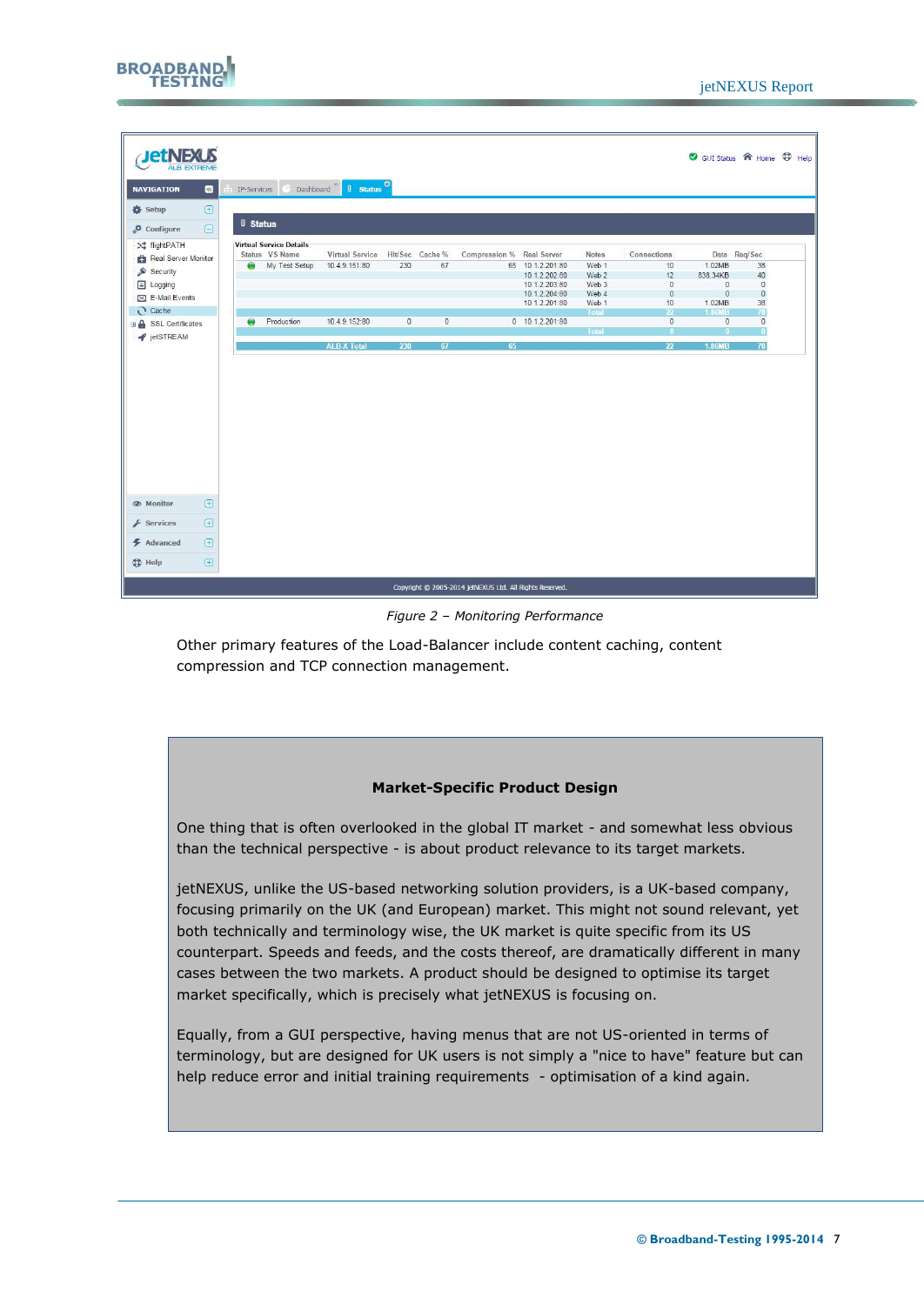

## <span id="page-9-0"></span>**JETNEXUS ALB-X V4 FEATURE FOCUS - HANDS ON...**

Among the many features of v4, three key elements of the technology are our focus here, the latter two being jetNEXUS specific:

- $\triangleright$  Clustering
- $\triangleright$  jetPACKS
- flightPATH

### <span id="page-9-1"></span>**Clustering**

Clustering, generally seen as a complex - but essential - feature of Load-Balancing, has been made into a very simple process with this new release by jetNEXUS. It literally is now as simple as dragging and dropping two or more devices into a cluster. A single IP address fronts an entire cluster, so it can be managed via any of the physical or virtual devices making up the cluster.

For our "hands-on" clustering example, our aim was to deploy two virtual Load-Balancers to give us redundancy, as well as improved performance, for a pair of web servers.

|                                                                                                |                | GUI Status & Home <b>D</b> Help                                                                                                                                                                                                                                                                                                                                                                                                                                                                                                                                                                                                                                                               |  |
|------------------------------------------------------------------------------------------------|----------------|-----------------------------------------------------------------------------------------------------------------------------------------------------------------------------------------------------------------------------------------------------------------------------------------------------------------------------------------------------------------------------------------------------------------------------------------------------------------------------------------------------------------------------------------------------------------------------------------------------------------------------------------------------------------------------------------------|--|
| <b>NAVIGATION</b>                                                                              | $\blacksquare$ | Dashboard $\begin{bmatrix} 8 \\ 1 \end{bmatrix}$ Status $\begin{bmatrix} 8 \\ 1 \end{bmatrix}$ Clustering $\begin{bmatrix} 8 \\ 1 \end{bmatrix}$<br>IP-Services                                                                                                                                                                                                                                                                                                                                                                                                                                                                                                                               |  |
| <b>卷 Setup</b>                                                                                 | $\Theta$       |                                                                                                                                                                                                                                                                                                                                                                                                                                                                                                                                                                                                                                                                                               |  |
| <b>And IP-Services</b><br>Clustering<br>- Appliance<br>E Licence<br><<<<<Network<br>A Hardware |                | $\equiv$ Clustering<br><b>Role</b><br>© Cluster<br>Enable ALB-X to act as part of a Cluster, providing High Availability in Active-Passive mode - automatic synchronisation of appliances<br>◯ Manual<br>Enable ALB-X to act in High Availability mode, ether Active-Active or Active-Passive - manual configuration of appliances<br>Stand-alone<br>This ALB acts completely independently without high-availability<br><b>Settings</b><br>t <sup>1</sup> Update<br>Wait Times (ms):<br>5000<br><b>Management</b><br><b>Unclaimed Devices</b><br><b>Cluster Members</b><br><b>Priority</b><br><b>Status</b><br>10.4.9.51 Test 1<br>10.4.8.11 ALB-X<br>1<br>$\frac{1}{1}$<br>10.4.9.52 Test 2 |  |
| $\circ$ Configure                                                                              | F              |                                                                                                                                                                                                                                                                                                                                                                                                                                                                                                                                                                                                                                                                                               |  |
| <b>E</b> Monitor                                                                               | F              |                                                                                                                                                                                                                                                                                                                                                                                                                                                                                                                                                                                                                                                                                               |  |
| $\sqrt{\epsilon}$ Services                                                                     | F              |                                                                                                                                                                                                                                                                                                                                                                                                                                                                                                                                                                                                                                                                                               |  |
| <b>4</b> Advanced                                                                              | F              |                                                                                                                                                                                                                                                                                                                                                                                                                                                                                                                                                                                                                                                                                               |  |
| <b>CD</b> Help                                                                                 | $\bigoplus$    |                                                                                                                                                                                                                                                                                                                                                                                                                                                                                                                                                                                                                                                                                               |  |
|                                                                                                |                | Copyright © 2005-2014 jetNEXUS Ltd. All Rights Reserved.                                                                                                                                                                                                                                                                                                                                                                                                                                                                                                                                                                                                                                      |  |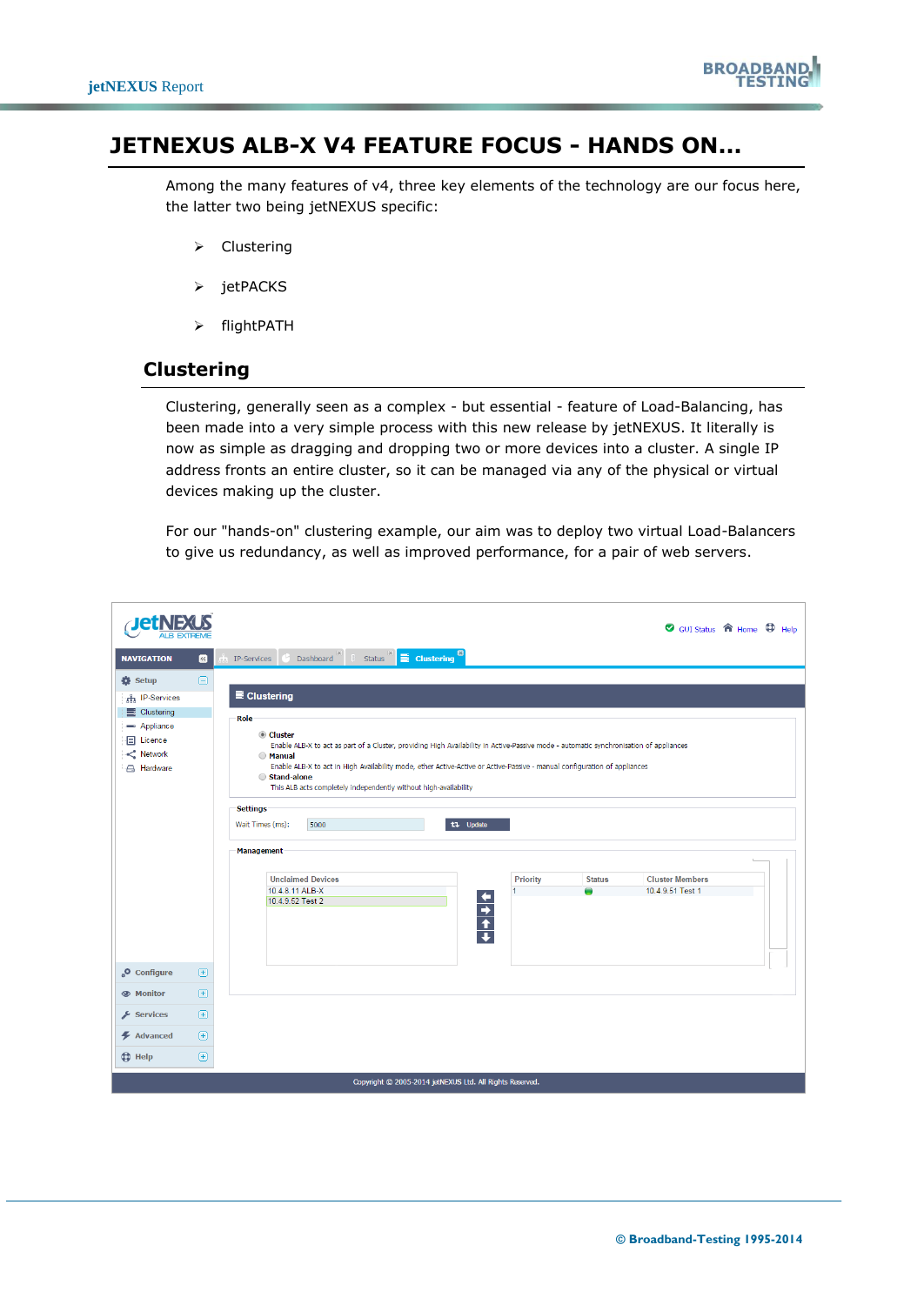

|                                                                                        | GUI Status & Home <b>CD</b> Help                                                                                                                                                                                                                                                                                                                                                                                                                                                                                                                                                                                                                                                                                                                                          |  |  |  |  |  |  |  |  |
|----------------------------------------------------------------------------------------|---------------------------------------------------------------------------------------------------------------------------------------------------------------------------------------------------------------------------------------------------------------------------------------------------------------------------------------------------------------------------------------------------------------------------------------------------------------------------------------------------------------------------------------------------------------------------------------------------------------------------------------------------------------------------------------------------------------------------------------------------------------------------|--|--|--|--|--|--|--|--|
| <b>NAVIGATION</b><br>$\ll$                                                             | IP-Services <b>b</b> Dashboard <b>E</b> Status <b>E</b> Clustering <b>E</b>                                                                                                                                                                                                                                                                                                                                                                                                                                                                                                                                                                                                                                                                                               |  |  |  |  |  |  |  |  |
| $\Box$<br><b>卷 Setup</b>                                                               |                                                                                                                                                                                                                                                                                                                                                                                                                                                                                                                                                                                                                                                                                                                                                                           |  |  |  |  |  |  |  |  |
| <b>出 IP-Services</b><br>Clustering                                                     | $\equiv$ Clustering                                                                                                                                                                                                                                                                                                                                                                                                                                                                                                                                                                                                                                                                                                                                                       |  |  |  |  |  |  |  |  |
| - Appliance<br>E Licence<br><<<<<<Network<br>A Hardware                                | <b>Role</b><br>© Cluster<br>Enable ALB-X to act as part of a Cluster, providing High Availability in Active-Passive mode - automatic synchronisation of appliances<br><b>Manual</b><br>Enable ALB-X to act in High Availability mode, ether Active-Active or Active-Passive - manual configuration of appliances<br>Stand-alone<br>This ALB acts completely independently without high-availability<br>Settings<br>t <sup>1</sup> Update<br>Wait Times (ms):<br>5000<br>Management<br><b>Promote Unclaimed to Cluster</b><br>$\overline{\mathsf{x}}$<br><b>Unclaimed Devices</b><br><b>Cluster Members</b><br><b>Status</b><br>Do you want to promote '10.4.9.52 Test 2<br>$\mathbf{r}$<br>from unclaimed to cluster?<br>10.4.8.11 ALB-X<br>10.4.9.51 Test 1<br>$\bullet$ |  |  |  |  |  |  |  |  |
|                                                                                        | 10.4.9.52 Test 2<br>OK<br>Cancel<br>$\overline{1}$                                                                                                                                                                                                                                                                                                                                                                                                                                                                                                                                                                                                                                                                                                                        |  |  |  |  |  |  |  |  |
| $\Box$<br>$\beta$ Configure                                                            |                                                                                                                                                                                                                                                                                                                                                                                                                                                                                                                                                                                                                                                                                                                                                                           |  |  |  |  |  |  |  |  |
| $\sqrt{+1}$<br><b> ■</b> Monitor                                                       |                                                                                                                                                                                                                                                                                                                                                                                                                                                                                                                                                                                                                                                                                                                                                                           |  |  |  |  |  |  |  |  |
| (F)<br>$\mathcal{L}$ Services                                                          |                                                                                                                                                                                                                                                                                                                                                                                                                                                                                                                                                                                                                                                                                                                                                                           |  |  |  |  |  |  |  |  |
| F<br>$\n  A div A A A B B C C A C C A C C C C C C C C C C C C C C C C C C C C C C C <$ |                                                                                                                                                                                                                                                                                                                                                                                                                                                                                                                                                                                                                                                                                                                                                                           |  |  |  |  |  |  |  |  |
| <b>O</b> Help<br>$\bigoplus$                                                           |                                                                                                                                                                                                                                                                                                                                                                                                                                                                                                                                                                                                                                                                                                                                                                           |  |  |  |  |  |  |  |  |
|                                                                                        | Copyright © 2005-2014 jetNEXUS Ltd. All Rights Reserved.                                                                                                                                                                                                                                                                                                                                                                                                                                                                                                                                                                                                                                                                                                                  |  |  |  |  |  |  |  |  |

*Figure 3 – Setting Up Clustering*

<span id="page-10-0"></span>The Clustering screen gives you three options - Cluster (where High Availability defaults to an Active-Passive pairing, Manual - which provides support for Active-Active in addition, or Stand-alone, which the appliance acts completely independently, without High Availability.

By logging into just one virtual appliance, we were able to drag and drop a second appliance into our cluster - job done, total time spent? Around 60 seconds from naming the appliances to completing the clustering (note cluster in bottom right of illustration below)!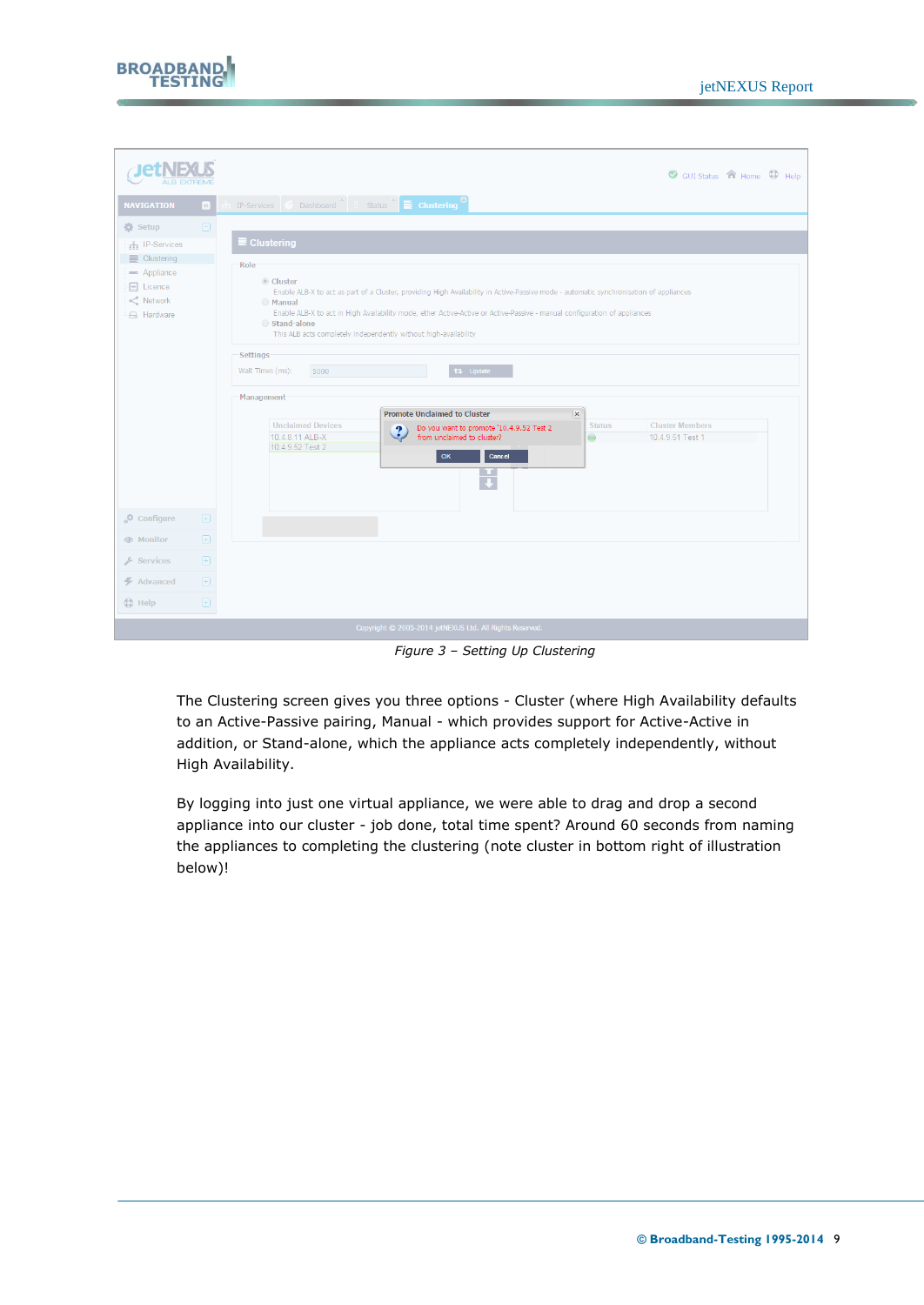

| let                                                                                            |                             |                                                                                                                                                                                                                                                                                                                                                                                                                                                                                                                                                                              |                                   |               | C GUI Status A Home + Help                                     |  |
|------------------------------------------------------------------------------------------------|-----------------------------|------------------------------------------------------------------------------------------------------------------------------------------------------------------------------------------------------------------------------------------------------------------------------------------------------------------------------------------------------------------------------------------------------------------------------------------------------------------------------------------------------------------------------------------------------------------------------|-----------------------------------|---------------|----------------------------------------------------------------|--|
| <b>NAVIGATION</b>                                                                              | $\blacksquare$              | <b>B</b> Status <b>E</b> Clustering <b>B</b><br>Dashboard $\overline{M}$<br>IP-Services                                                                                                                                                                                                                                                                                                                                                                                                                                                                                      |                                   |               |                                                                |  |
| <b>卷 Setup</b>                                                                                 | $\Theta$                    |                                                                                                                                                                                                                                                                                                                                                                                                                                                                                                                                                                              |                                   |               |                                                                |  |
| <b>A. IP-Services</b><br>Clustering<br>- Appliance<br>E Licence<br><<<<<<Network<br>A Hardware |                             | $\equiv$ Clustering<br><b>Role</b><br>© Cluster<br>Enable ALB-X to act as part of a Cluster, providing High Availability in Active-Passive mode - automatic synchronisation of appliances<br><b>Manual</b><br>Enable ALB-X to act in High Availability mode, ether Active-Active or Active-Passive - manual configuration of appliances<br>Stand-alone<br>This ALB acts completely independently without high-availability<br><b>Settings</b><br>$t$ Update<br>Wait Times (ms):<br>5000<br><b>Management</b><br><b>Unclaimed Devices</b><br>10.4.8.11 ALB-X<br>$\frac{1}{1}$ | <b>Priority</b><br>$\overline{2}$ | <b>Status</b> | <b>Cluster Members</b><br>10.4.9.51 Test 1<br>10.4.9.52 Test 2 |  |
| O Configure                                                                                    | F                           |                                                                                                                                                                                                                                                                                                                                                                                                                                                                                                                                                                              |                                   |               |                                                                |  |
| <b>S</b> Monitor                                                                               | F                           |                                                                                                                                                                                                                                                                                                                                                                                                                                                                                                                                                                              |                                   |               |                                                                |  |
| $\sqrt{\phantom{a}}$ Services                                                                  | $\bigoplus$                 |                                                                                                                                                                                                                                                                                                                                                                                                                                                                                                                                                                              |                                   |               |                                                                |  |
| <b>4</b> Advanced                                                                              | $\bigoplus$                 |                                                                                                                                                                                                                                                                                                                                                                                                                                                                                                                                                                              |                                   |               |                                                                |  |
| <b>CD</b> Help                                                                                 | $\left  \mathbf{F} \right $ |                                                                                                                                                                                                                                                                                                                                                                                                                                                                                                                                                                              |                                   |               |                                                                |  |
|                                                                                                |                             | Copyright © 2005-2014 jetNEXUS Ltd. All Rights Reserved.                                                                                                                                                                                                                                                                                                                                                                                                                                                                                                                     |                                   |               |                                                                |  |

*Figure 4 – Completing Clustering*

<span id="page-11-1"></span>The software automatically detected the second virtual appliance and made it available. Once clustered, the appliances are automatically synchronised in real time; this includes all aspects such as SSL certificates (historically a real pain to manage in this type of environment). With the virtual service and cluster established we added the real servers and our solution was complete - total time spent? Two minutes! This is the kind of feature that is very auto-provision friendly.

## <span id="page-11-0"></span>**jetPACK**

jetPACKS are application-specific templates that allow you to instantly configure a Load-Balancer for business applications. For example, jetPACKS currently include templates for Microsoft Exchange 2010 & 2013, Microsoft Lync, VMware View and Oracle E-Business Suite, but these are being added to constantly.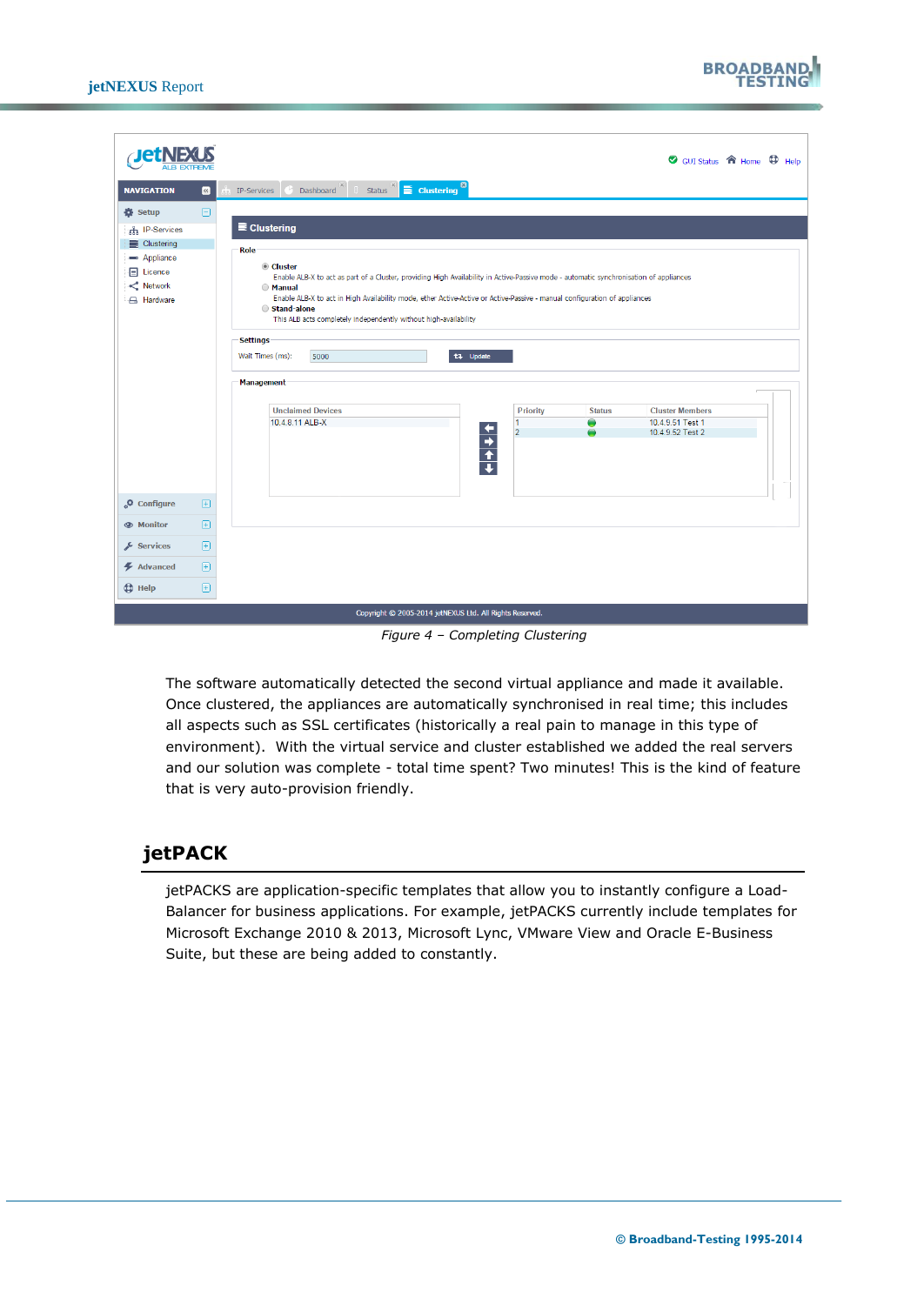

| <b>JetNEXUS</b><br>ALB EXTREME     |                |                                                                                                                                | GUI Status & Home <b>D</b> | Help |
|------------------------------------|----------------|--------------------------------------------------------------------------------------------------------------------------------|----------------------------|------|
| <b>NAVIGATION</b>                  | $\blacksquare$ | $\bowtie$<br>to Update Software <sup>8</sup><br> X <br>Dashboard<br>IP-Services<br>Cache<br><b>Statistics</b><br><b>Status</b> |                            |      |
| <b>卷 Setup</b>                     | F              |                                                                                                                                |                            |      |
| <b>O</b> Configure                 | $\bigoplus$    | <b>4 Update Software</b>                                                                                                       |                            |      |
| <b> ■</b> Monitor                  | (F)            | Configuration:                                                                                                                 |                            |      |
| $\sqrt{\phantom{a}}$ Services      | $\bigoplus$    | Q<br><b>Browse</b><br>C:\fakepath\jetPACK-4.4.4.1-Web-HTTP.txt                                                                 |                            |      |
| <b>≰</b> Advanced                  | 闩              | 土<br>Upload Config or jetPACK                                                                                                  |                            |      |
| Lupdate Software<br>$\n  Protocol$ |                | 盂<br><b>Download Configuration</b><br>Software:<br>Software Version: 4.0.2 (Build 1581)                                        |                            |      |
| $oplus$ Help                       | $\bigoplus$    | Browse for software file then click upload to apply.<br>$\Omega$<br><b>Browse</b><br>Upload New Software<br>土                  |                            |      |
|                                    |                | Copyright @ 2005-2014 jetNEXUS Ltd. All Rights Reserved.                                                                       |                            |      |

*Figure 5 – Uploading a jetPACK*

<span id="page-12-1"></span>We chose MS Exchange for our "hands-on" example. It is possible to build your own wizards with jetPACK but in many cases - like this one - it really is as simple as choosing and uploading the application-specific jetPACK and the appliances - cluster-wide - are auto-configured. It even auto-adds any required flightPATH rules - see next example.

| $\frac{1}{2}$ flightPATH      |                                          |  |
|-------------------------------|------------------------------------------|--|
| <b>Details</b>                |                                          |  |
| <b>Add New</b><br>⊝<br>Remove |                                          |  |
| flightPATH Name               | <b>Description</b>                       |  |
| Switch to OWA (jetPACK-2-3)   | Switch to OWA Service                    |  |
| Switch to EWS (jetPACK-2-3)   | Switch to Exchange Web Services Service  |  |
| Switch to OA (jetPACK-2-3)    | Switch to Outlook Anywhere Service       |  |
| Switch to EAS (jetPACK-2-3)   | Switch to Active Sync Service            |  |
| Switch to ECP (jetPACK-2-3)   | Switch to Exchange Control Panel Service |  |
| Switch to OAB (jetPACK-2-3)   | Switch to Offline Address Book           |  |
| Cuitable ADC GatDACK 2.21     | Cuitable Autodiosover Conviso Conviso    |  |

*Figure 6 –jetPACK Auto-Adding flightPATH Rules*

## <span id="page-12-2"></span><span id="page-12-0"></span>**flightPATH**

The jetNEXUS ALB-X includes a web-traffic manipulation engine called "flightPATH" which allows you to inspect incoming requests and outgoing responses in order to make intelligent decisions and take dynamic actions.

flightPATH is a powerful traffic manipulation feature, designed to be completely customisable so you can solve the real world application delivery challenges unique to each application and environment.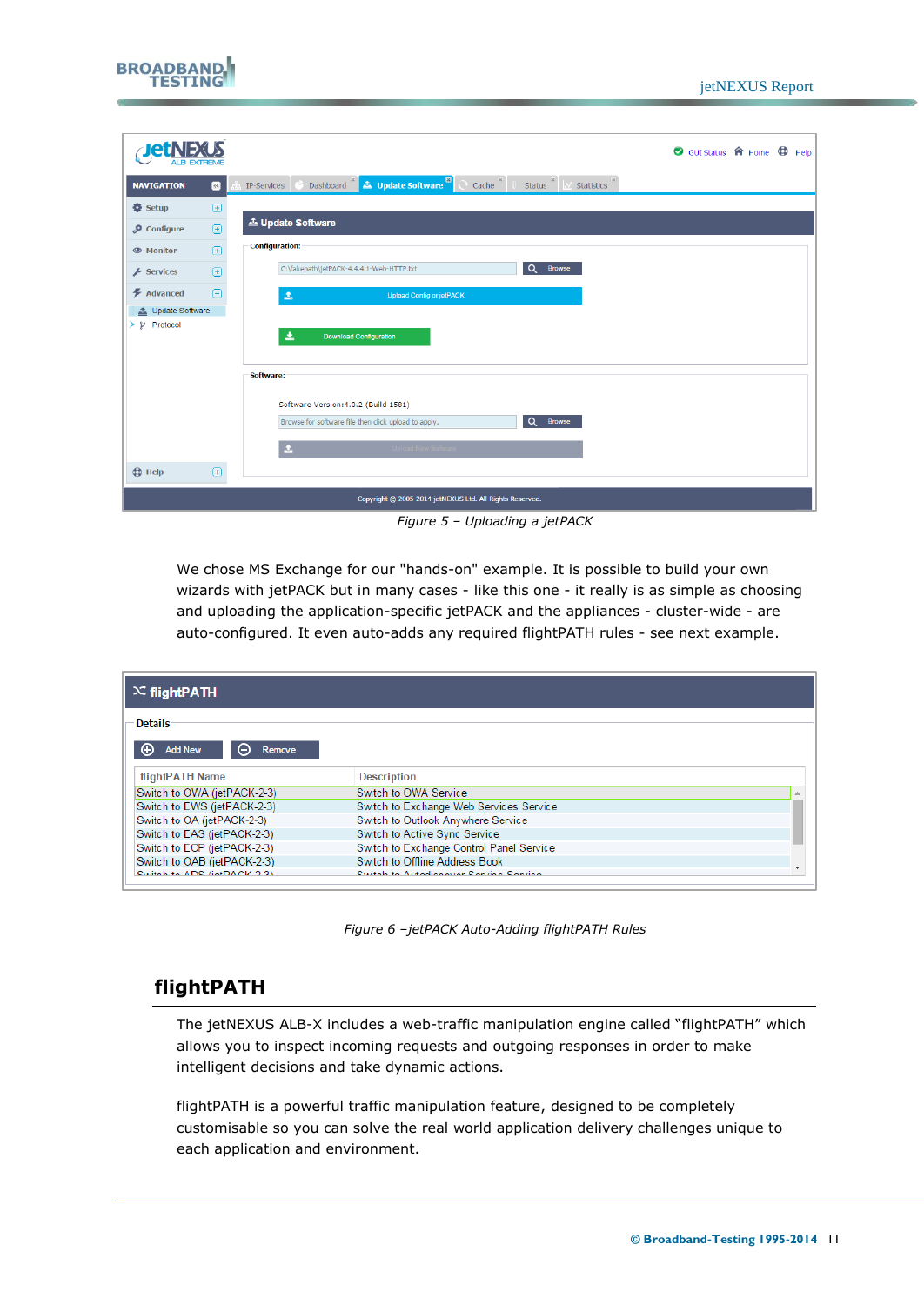| <b>Teti</b>                               |                                       |                                                  |                                 |                                                 |              |                         |
|-------------------------------------------|---------------------------------------|--------------------------------------------------|---------------------------------|-------------------------------------------------|--------------|-------------------------|
|                                           |                                       | $\approx$ flightPATH $^{\circledR}$<br>Dashboard |                                 |                                                 |              |                         |
| <b>NAVIGATION</b><br>$\blacksquare$       | IP-Services                           |                                                  |                                 |                                                 |              |                         |
| <b>卷 Setup</b><br>$\bigoplus$             | X flightPATH                          |                                                  |                                 |                                                 |              |                         |
| $\circ$ Configure<br>Θ                    |                                       |                                                  |                                 |                                                 |              |                         |
| 文 flightPATH                              | <b>Details</b>                        |                                                  |                                 |                                                 |              |                         |
| Real Server Monitor                       | <b>4</b> Add New                      | $\Theta$<br>Remove                               |                                 |                                                 |              |                         |
| <b>Sec Users</b>                          | flightPATH Name<br><b>Description</b> |                                                  |                                 |                                                 |              |                         |
| Security                                  | flightPATH 1 - Gary GEOIP             |                                                  |                                 | Replace "What we Do" with GeoLocation           |              |                         |
| <b>E</b> Logging                          |                                       | flightPATH 2 - Welcome international visitors    |                                 | Display a nice welcome to international clients |              |                         |
| ⊠ E-Mail Events                           |                                       |                                                  |                                 |                                                 |              |                         |
| C cache                                   |                                       |                                                  |                                 |                                                 |              |                         |
| <b>B</b> SSL Certificates                 |                                       |                                                  |                                 |                                                 |              |                         |
| <b>ALL</b> History                        |                                       |                                                  |                                 |                                                 |              |                         |
|                                           |                                       |                                                  |                                 |                                                 |              |                         |
|                                           | <b>Condition</b>                      | Evaluation<br>Action                             |                                 |                                                 |              |                         |
|                                           | $\overline{\bigoplus}$ Add New        | Remove<br>Θ                                      |                                 |                                                 |              |                         |
|                                           | <b>Condition</b>                      | Match                                            | <b>Sense</b>                    |                                                 | <b>Check</b> | Value                   |
|                                           | <b>GEO Location</b>                   |                                                  | Doesn't                         |                                                 | Contain      | <b>GB Great Britain</b> |
|                                           |                                       |                                                  |                                 |                                                 |              |                         |
|                                           |                                       |                                                  |                                 |                                                 |              |                         |
|                                           |                                       |                                                  |                                 |                                                 |              |                         |
|                                           | <b>Diagnostics</b>                    |                                                  |                                 |                                                 |              |                         |
|                                           |                                       | Diagnostic Tracing:                              |                                 |                                                 |              |                         |
|                                           |                                       |                                                  |                                 |                                                 |              |                         |
| <b> ■</b> Monitor<br>⊕                    |                                       |                                                  |                                 |                                                 |              |                         |
| $\bigoplus$<br>$\sqrt{\epsilon}$ Services |                                       |                                                  |                                 |                                                 |              |                         |
| Advanced<br>F                             |                                       |                                                  |                                 |                                                 |              |                         |
| $oplus$ Help<br>田                         |                                       |                                                  |                                 |                                                 |              |                         |
|                                           |                                       |                                                  | Your changes have been applied. |                                                 |              |                         |

*Figure 7 –flightPATH Adding Country Code Specific Page For GB*

<span id="page-13-0"></span>For our "hands-on" example with flightPATH, we chose an application that also shows that jetNEXUS is geo-aware.

In this case we wanted to change webpage titles, based on the country code. As a realworld example here, think in terms of customised welcome messages for different nationalities of users. So, in the case where the geo-location does not contain GB then, with flightPATH we can establish the country code regardless, for each web page, matching IP address against country code and even having multiple rules contained within a single flightPATH rule.

Using flightPATH is very simple - it is all based around creating rule sets from dropdown "actions" and "conditions" menus. So you decide on the actions relating to the content you are managing and then the conditions - see latter example below for the aforementioned GB rule.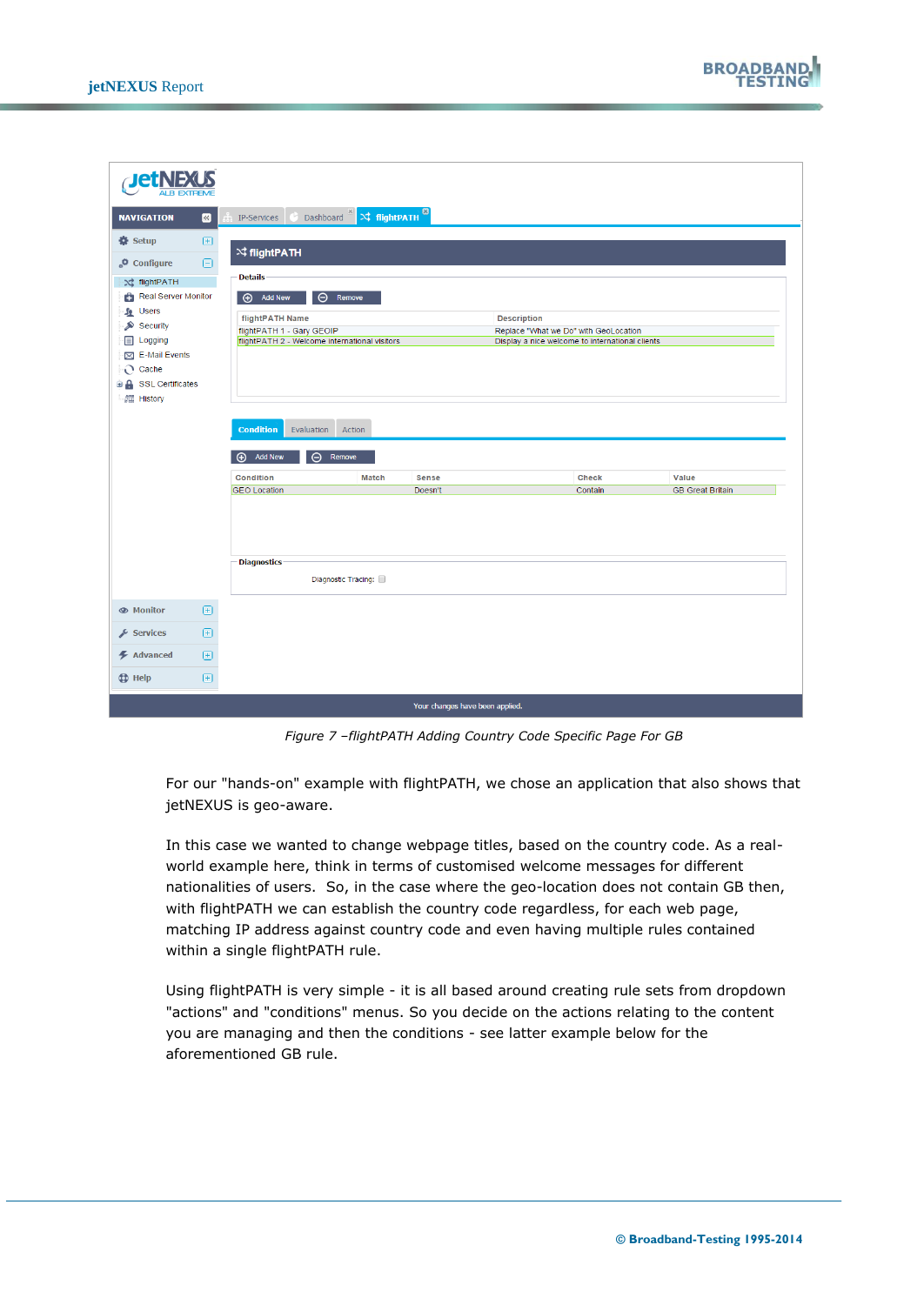| <b>Condition</b>        | Evaluation | Action        |  |  |  |  |
|-------------------------|------------|---------------|--|--|--|--|
| <b>Add New</b><br>⊕     |            | <b>Remove</b> |  |  |  |  |
| Condition               |            |               |  |  |  |  |
| <b>GEO Location</b>     |            |               |  |  |  |  |
| $<$ form $>$            |            |               |  |  |  |  |
| <b>GEO Location</b>     |            |               |  |  |  |  |
| Host                    |            |               |  |  |  |  |
| Language                |            |               |  |  |  |  |
| Method                  |            |               |  |  |  |  |
| Origin IP               |            |               |  |  |  |  |
| Path                    |            |               |  |  |  |  |
| <b>POST</b>             |            |               |  |  |  |  |
| Query                   |            |               |  |  |  |  |
| <b>Query String</b>     |            |               |  |  |  |  |
| Request Cookie          |            |               |  |  |  |  |
| <b>Request Header</b>   |            |               |  |  |  |  |
| <b>Request Version</b>  |            |               |  |  |  |  |
| Response Body           |            |               |  |  |  |  |
| Response Code           |            |               |  |  |  |  |
| Response Cookie         |            |               |  |  |  |  |
| Response Header         |            |               |  |  |  |  |
| <b>Response Version</b> |            |               |  |  |  |  |
| Source IP               |            |               |  |  |  |  |

<span id="page-14-0"></span>*Figure 8 –flightPATH Conditions/Actions Dropdown Menu: Adding Country Code Specific Page For GB*

Another example is where we might want to add some Google analytics to a webpage, using flightPATH to insert the appropriate code required by Google for the analytics.

| <b>X flightPATH</b>                           |               |                                                 |
|-----------------------------------------------|---------------|-------------------------------------------------|
| <b>Details</b>                                |               |                                                 |
| <b>Add New</b><br>Θ<br>$^\circledR$           | Remove        |                                                 |
| flightPATH Name                               |               | <b>Description</b>                              |
| flightPATH 1 - Gary GEOIP                     |               | Replace "What we Do" with GeoLocation           |
| flightPATH 2 - Welcome international visitors |               | Display a nice welcome to international clients |
| flightPATH 3 - Add Google Analytics           |               | Insert javascript needed for Google Analytics   |
| Evaluation<br>Condition                       | <b>Action</b> |                                                 |
| $\Theta$<br>$^{\circledR}$<br><b>Add New</b>  | Remove        |                                                 |
| <b>Action</b>                                 | <b>Target</b> | Data                                            |
| <b>Body Replace Last</b>                      | $<$ /body>    | <script type="text/javascript"></script>        |

*Figure 9 –flightPATH Inserting Google Analytics Code*

<span id="page-14-1"></span>Note in each case that flightPATH and jetPACK are working in tandem - everything is automatically synchronised between the two.